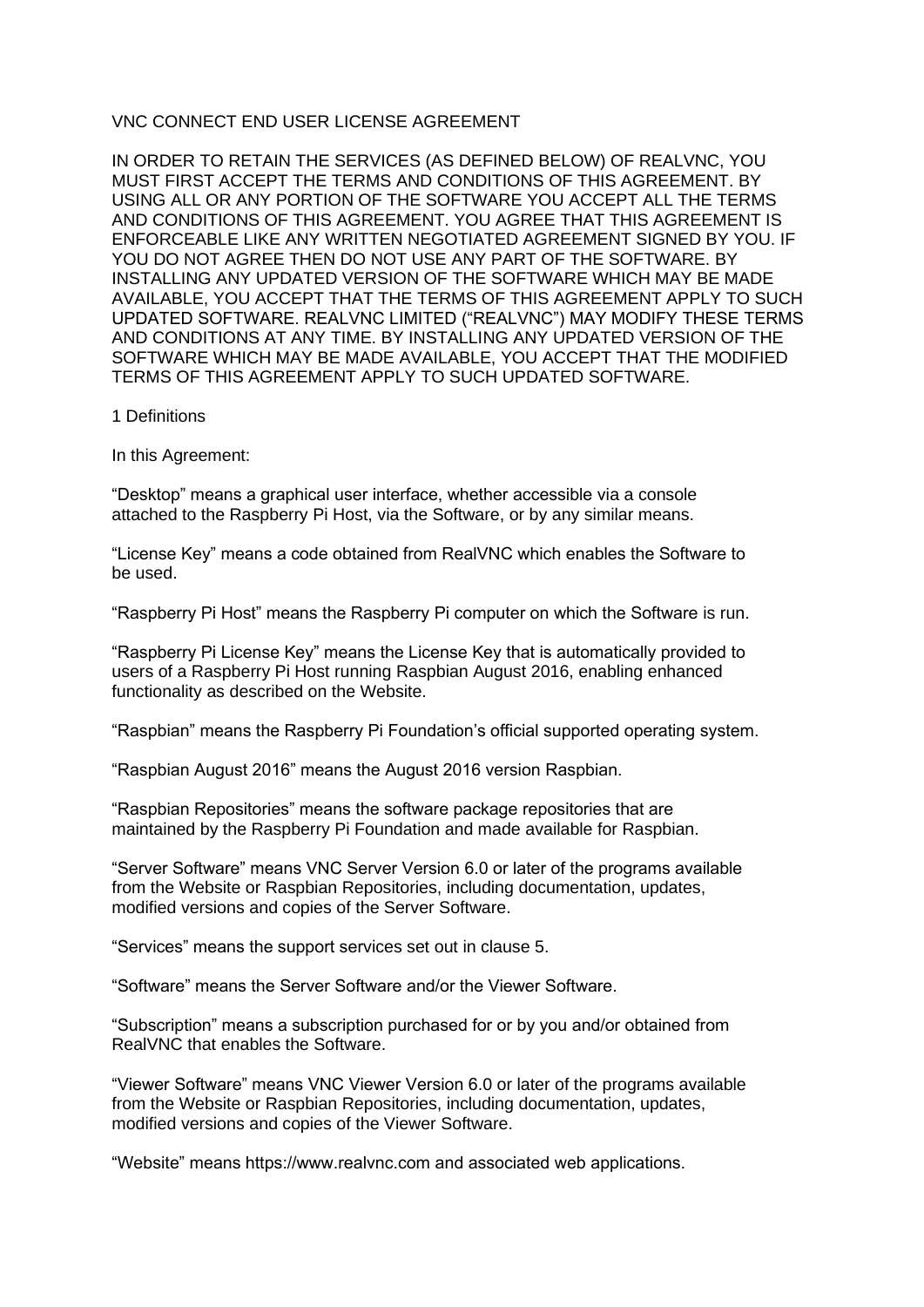# 2 Raspberry Pi License

2.1 In consideration of you agreeing to comply with the terms of this Agreement, RealVNC grants you a perpetual, non-exclusive, worldwide, royalty-free, nontransferable (except as otherwise stated herein), non-sublicensable license (the "License") to use the pre-installed Software and Raspberry Pi License Key on no more than 10 Desktops.

2.2 If the Software is used with a Subscription, the licence to use the Software will instead be granted on the terms of the End User License Agreement for VNC Connect, available on the Website.

2.3 You are only permitted to use the Software for educational and non-commercial purposes.

2.4 Notwithstanding 2.3, should you require the Software for commercial or corporate applications of any kind, you shall first purchase a commercial software license, which shall be governed by separate licensing terms and conditions.

2.5 Except as expressly stated in this Agreement, RealVNC provides the Software "as is" and makes no representations or warranties of any kind in relation to the Software.

2.6 The Raspberry Pi License Key (as defined above) is available only on Raspbian August 2016 or later.

2.7 You may make as many copies of the Server Software as you require and use the Server Software on your Raspberry Pi Host. You are expressly prohibited from transferring or distributing the Server Software in any format, in whole or in part, for sale, for commercial use, or for any unlawful purpose.

2.8 You may not rent, lease or otherwise transfer the Software or allow it to be copied except as expressly permitted under this Agreement. Unless permitted by law, you may not modify, reverse engineer, decompile or disassemble the Software or use any of the confidential information of RealVNC contained in or derived from the Software to develop or market any software which is substantially similar in its function or expression to any part of the Software.

2.9 You must treat the source code of the Software as RealVNC's confidential information in accordance with the provisions of clause 4

2.10 During the term of this Agreement and as long as you comply with the terms of this Agreement, RealVNC, on behalf of itself, its subsidiaries and any licensors, hereby grants to you a non-exclusive, worldwide, non-transferable, non-sublicensable license to use the Viewer Software for your personal use or for the internal use of your business or organisation. You are expressly prohibited from transferring or distributing the Viewer Software in any format, in whole or in part, for sale, for commercial use, or for any unlawful purpose.

2.11 The Viewer Software is only warranted and supported to the extent it is used in conjunction with a licensed copy of the Server Software or of any other RealVNC Server product explicitly stated to qualify for use with the Viewer Software.

2.12 You are expressly prohibited from sub-licensing the licences granted to you pursuant to clauses 2.1 and 2.10.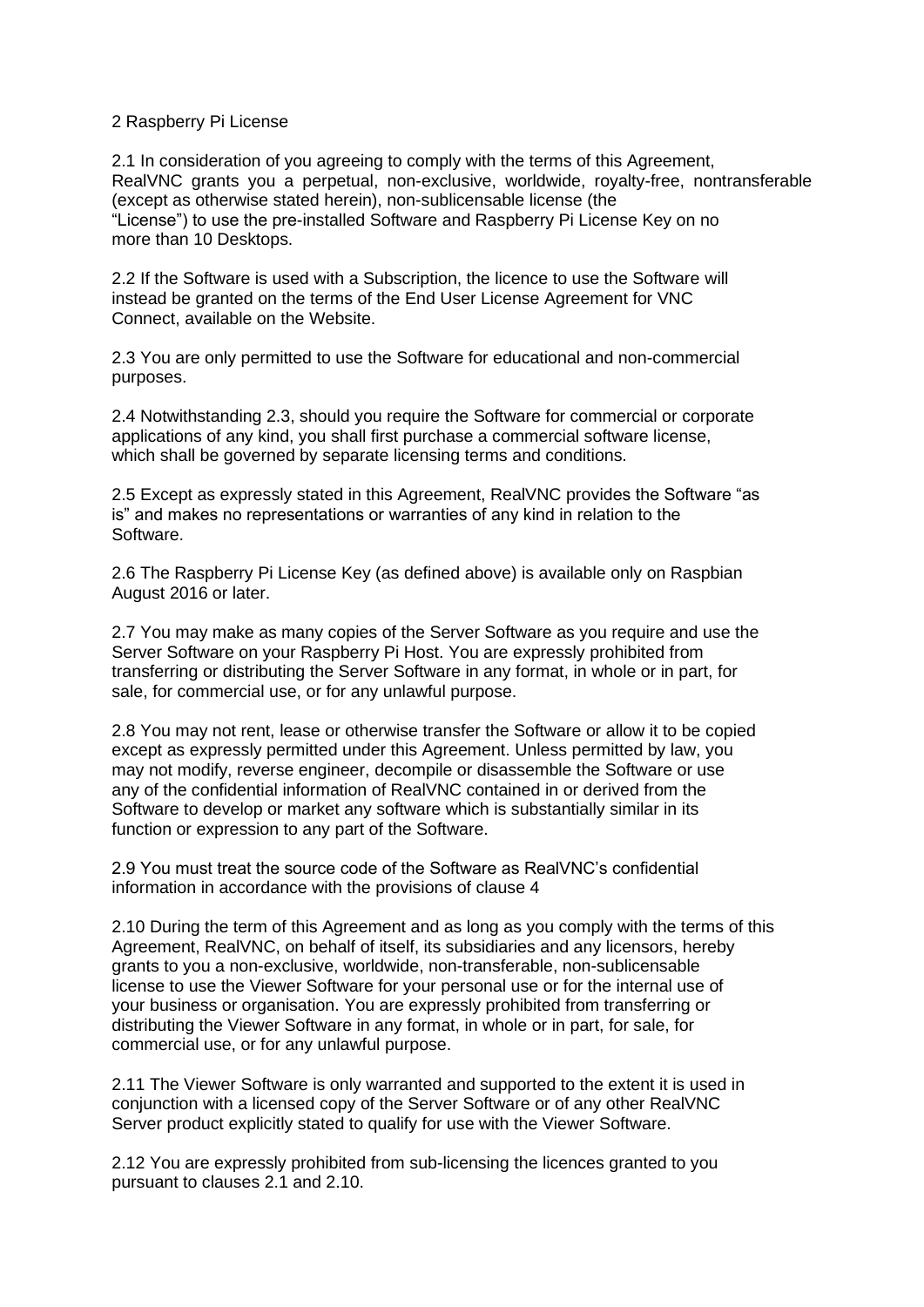### 3 Intellectual Property Rights

The Software, its structure and algorithms, and the information provided with the Software or available on the Website or Raspbian Repositories are protected by copyright and other intellectual property laws, and all intellectual property rights in them belong to RealVNC or are licensed to it. You may not reproduce, publish, transmit, modify, create derivative works from, or publicly display the Software or any part of it. Copying or storing or using the Software other than as permitted in this Agreement is expressly prohibited unless you obtain prior written permission from RealVNC.

# 4 Confidentiality

Unless as may be required by law you shall keep confidential all information supplied by RealVNC which is marked or asserted as confidential at the time of its disclosure, and shall not without the prior written consent of RealVNC use, make copies, or disclose to any third party the confidential information for any purpose whatsoever except for the purposes permitted or set out under this Agreement and only to the extent necessary for those purposes.

# 5 Support Services

5.1 In consideration of you agreeing to comply with the terms of this Agreement, during the terms of this Agreement and as long as you comply with the terms of this Agreement, RealVNC will provide the following Services to you in relation to the Software in accordance with the terms and conditions of this Agreement:

5.1.1 provided that you promptly notify RealVNC of any material defect in the Software (including, but not limited to, any corrupt download), RealVNC shall, subject to clause 5.2, use its reasonable endeavours to rectify the reported problem and provide a corrected version as soon as reasonably practicable after being so notified; and

5.1.2 updates or improvements to the Software published by RealVNC shall be made available on the Website or Raspbian Repositories.

5.2 The Services do not include the correction of any defects due to:-

5.2.1 any combination or inclusion of the Software with or in any computer program, equipment or devices not on the approved list on the Website;

5.2.2 you not giving RealVNC a sufficiently detailed description of the defect to enable RealVNC to identify the defect and to perform the Services; or

5.2.3 any improper or unauthorised use or operation of the Software.

5.3 If a defect cannot be resolved in a reasonable time your sole and exclusive remedy will be for RealVNC to, at its sole option replace the Software.

5.4 The Services shall continue from the date of activation of the Software until terminated in accordance with clause 9.

6 Limited Warranty

6.1 RealVNC warrants to the original licensee that the Software will perform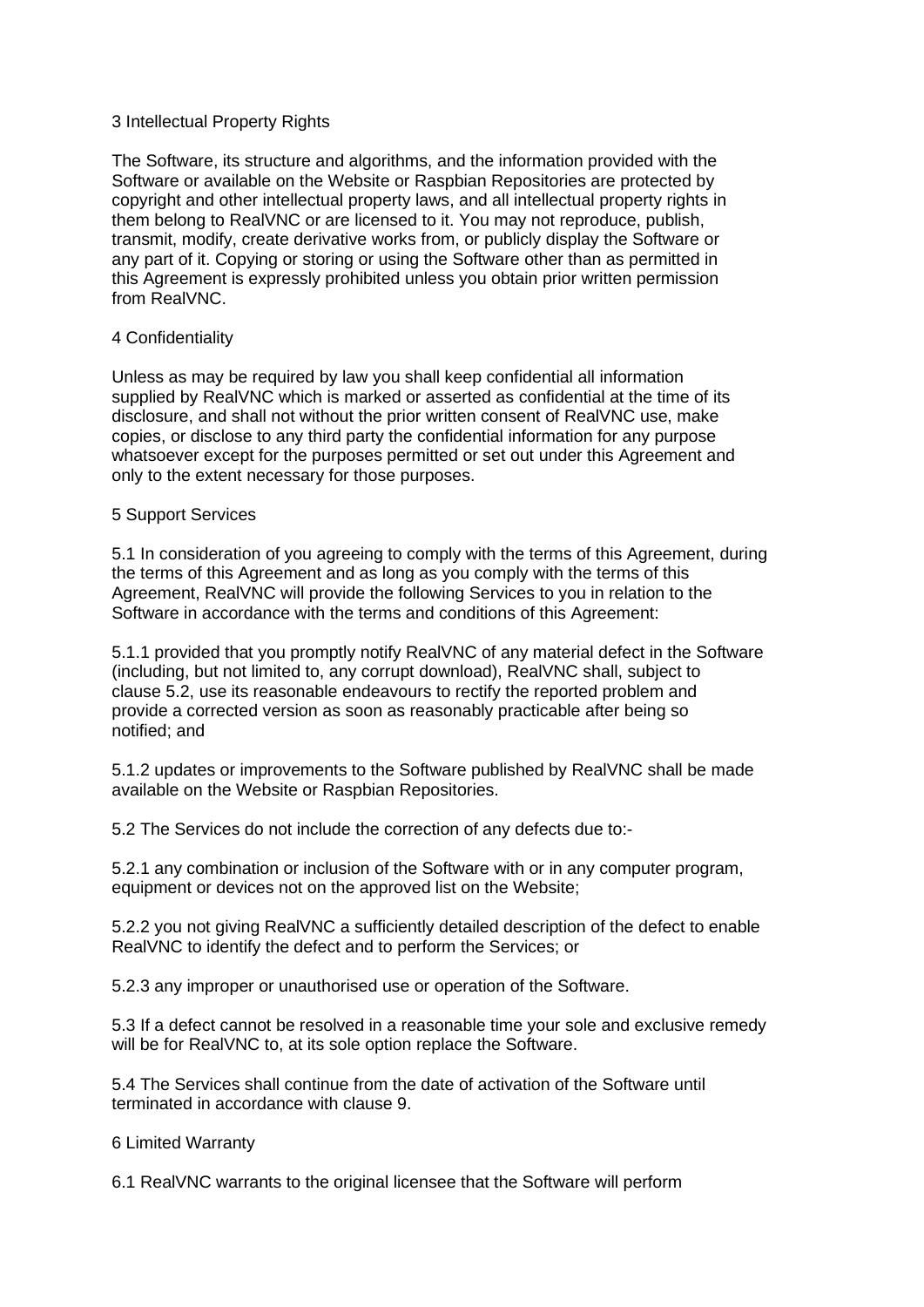substantially in accordance with any documentation provided for it for 90 days from the date of activation of the Software (the "Warranty Period") when used on Raspberry Pi Hosts meeting the minimum hardware and software requirements specified on the Website.

6.2 If the Software does not perform according to the above warranty, then you must make a warranty claim in writing to RealVNC and your exclusive remedy will be for RealVNC to, at its sole option, replace the Software.

6.3 This limited warranty set out in clause 6.1 applies only if any problem is reported in writing to RealVNC during the above Warranty Period. It is void if the failure of the Software is the result of accident, abuse, misapplication or inappropriate use of the Software or use with Raspbery Pi Hosts not meeting the minimum hardware and software requirements specified on the Website.

# 7 Limitation on Liability

7.1 Except for the express warranties given in this agreement, to the extent permitted by law, RealVNC disclaims all warranties conditions or representations on the software and/or services, either express or implied, including but not limited to the implied warranties of merchantability, non-infringement of third party rights and fitness for particular purpose.

7.2 To the extent permitted by law RealVNC shall not be liable for any direct, consequential indirect or incidental loss, costs or damages whatsoever including lost profits or savings arising from the services, the use of the software, reliance on the data produced or inability to use the software, or RealVNC's negligence (including loss or damage to your (or any other person's) data or computer programs) even if RealVNC has been advised of the possibility of such damages. RealVNC's liability under or in connection with this agreement shall be limited to the amount paid for the software, if any.

7.3 Nothing in this agreement limits liability for death or personal injury arising from a party's negligence or from fraudulent misrepresentation on the part of a party.

# 8 Export Control

8.1 The United States and other countries control the export of Software and information. You are responsible for compliance with the laws of your local jurisdiction regarding the import, export or re-export of the Software, and agree to comply with such restrictions and not to export or re-export the Software where this is prohibited. By downloading the Software, you are agreeing that you are not a person or entity to which such export is prohibited. RealVNC is a Limited company in England and Wales.

#### 9 Term and Termination

9.1 This License shall continue in force unless and until it is terminated by RealVNC by e-mail notice to you, if it reasonably believes that you have breached a material term of this Agreement.

9.2 In the case above, you must delete and destroy all copies of the Software in your possession and control and overwrite any electronic memory or storage locations containing the Software.